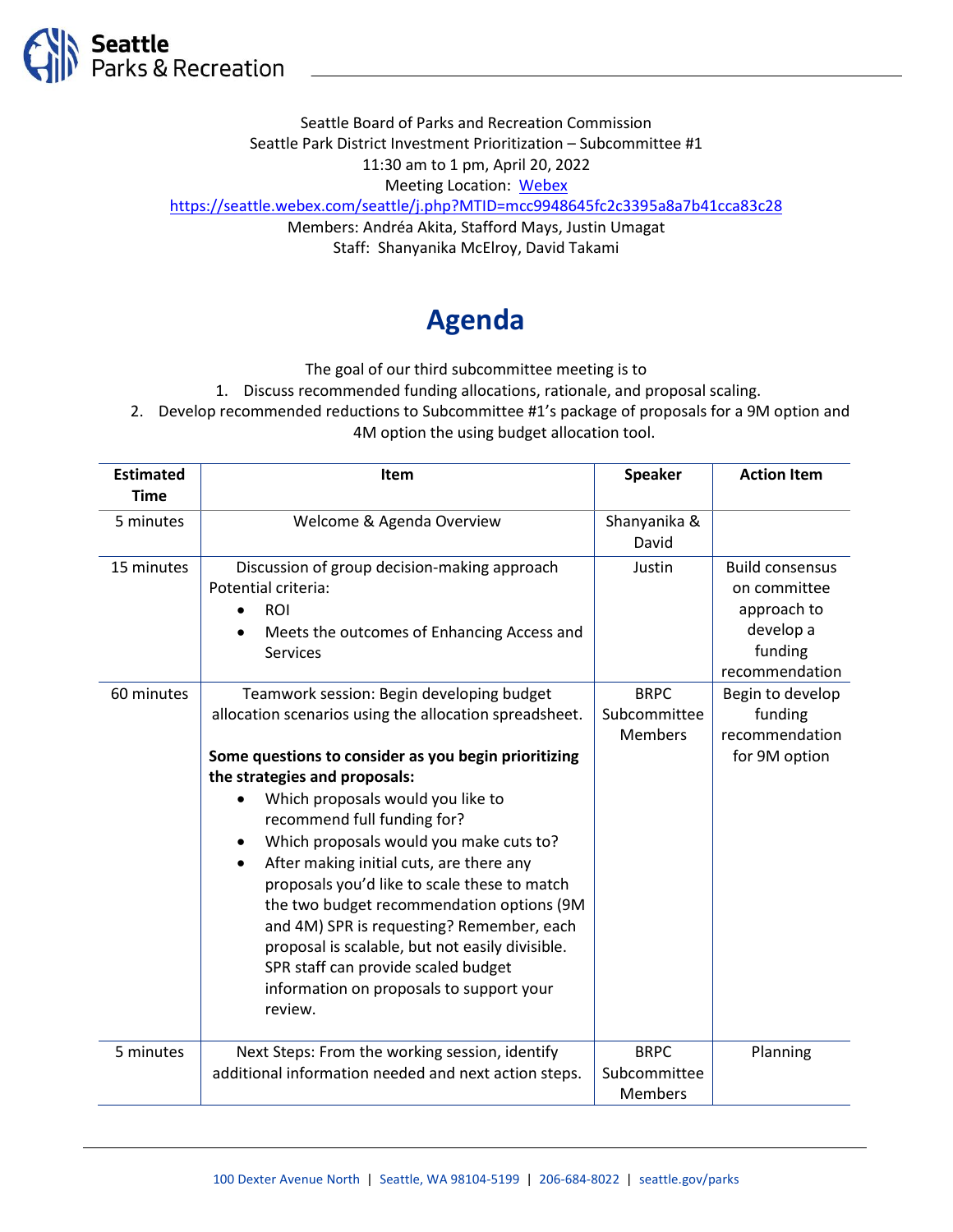| 5 minutes | Gratitude & Closing | Shanyanika & |  |
|-----------|---------------------|--------------|--|
|           |                     | David        |  |

**Meeting 4 Homework:** Record and prepare to discuss your individual recommendations for funding allocations, rationale, and proposal scaling. Prepare to develop funding recommendation for 4M option and to finalize your subcommittee's full recommendation.

Next Meeting: 11:30 am to 1 pm, April 27, 2022- Webex

## Seattle Park District Strategies and Proposals

| <b>Subcommittee</b>                                                                           | <b>Strategy</b>                                                    | <b>Proposals</b> (to be introduced by Directors)       |
|-----------------------------------------------------------------------------------------------|--------------------------------------------------------------------|--------------------------------------------------------|
|                                                                                               | <b>Improving Park Safety &amp; Activation</b>                      | Park Safety Program                                    |
|                                                                                               |                                                                    | <b>Park Concierges</b>                                 |
|                                                                                               |                                                                    | <b>Neighborhood Park Activation &amp; Park Commons</b> |
| <b>Enhancing</b><br><b>Access and</b><br><b>Services</b><br><b>Facilitator:</b><br>Shanyanika | <b>Enhancing Recreation Facilities &amp;</b><br><b>Programming</b> | <b>Community Center Operations</b>                     |
|                                                                                               |                                                                    | <b>Custodial Support</b>                               |
|                                                                                               |                                                                    | <b>Environmental Education</b>                         |
|                                                                                               |                                                                    | Rec 'N The Streets                                     |
|                                                                                               |                                                                    | <b>Business Systems &amp; Customer Service Unit</b>    |
|                                                                                               | <b>Restoring Trails &amp; Improving Access</b><br>to Open Space    | <b>Trails Program Support</b>                          |
|                                                                                               |                                                                    | Trails Major Maintenance (Capital)                     |
|                                                                                               |                                                                    | Trails, Connectivity, and Access (Capital)             |
|                                                                                               | <b>Expanding Youth Employment &amp;</b>                            | <b>Teen Development Program</b>                        |
|                                                                                               | <b>Mentorship</b>                                                  | Youth Mentorship & Employment Opportunities            |